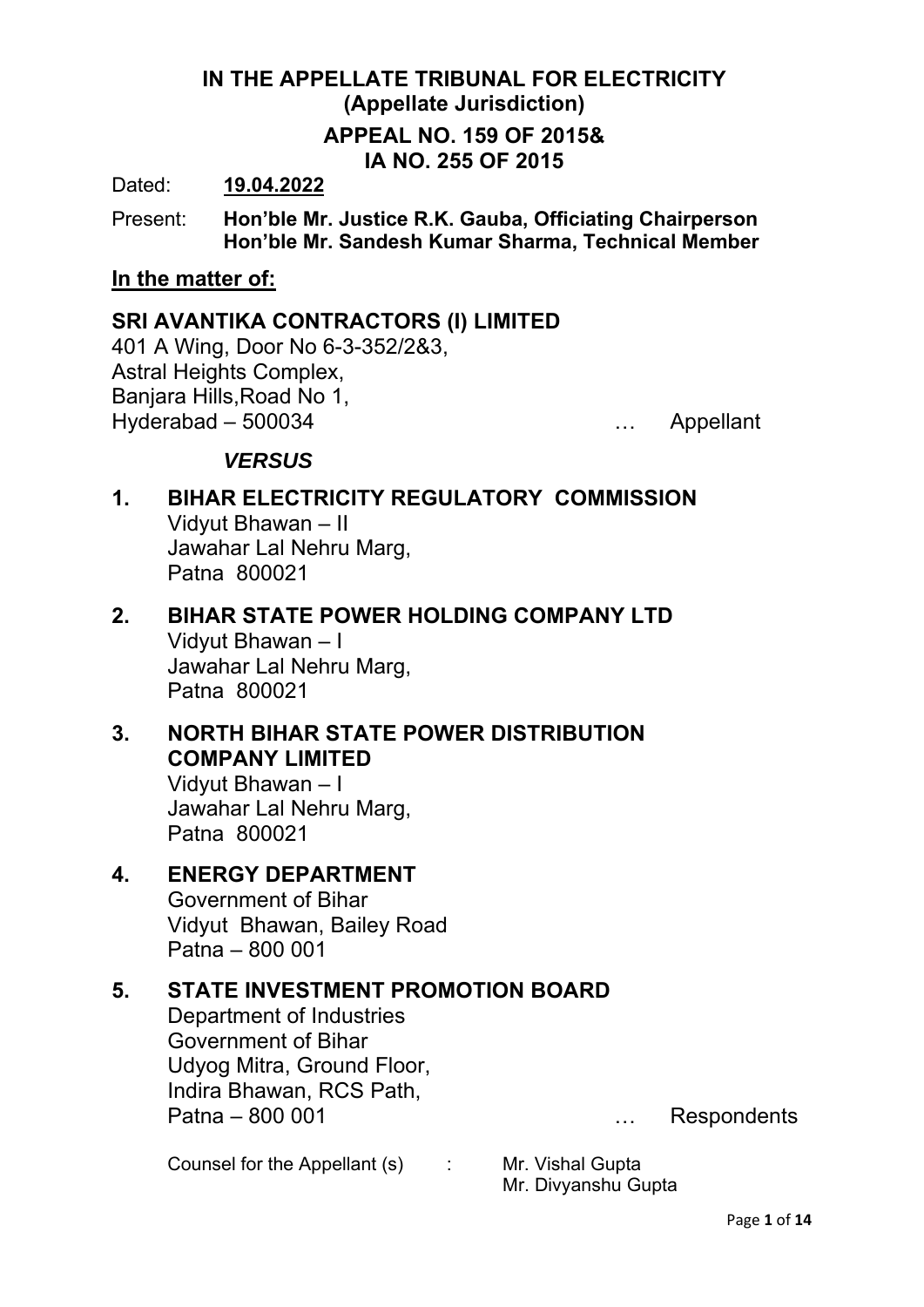Counsel for the Respondent (s) : Mr. Ravi Kishore for R-1

Mr. Shri Venkatesh Mr. Ashutosh Srivastava Ms. IsnainMuzamil for R-2/BSPHCL

## **J U D G M E N T** *(Oral)*

#### **PER HON'BLE MR. JUSTICE R.K. GAUBA, OFFICIATING CHAIRPERSON**

*1.* This matter has been taken up by video conference mode on account of pandemic conditions, it being not advisable to hold physical hearing.

*2.* The appeal at hand assailed the Order dated 06.05.2015 passed by the Respondent *Bihar Electricity Regulatory Commission* (hereinafter variously referred to as "BERC" or "the State Commission" or "the Commission") in Petition No. 7 of 2015 which had been presented by the appellant (M/s. Avantika Contractors India Limited), whereby the prayer for extension of time for achieving the *Commercial Operation Date* (COD) was declined. It may be mentioned here itself that by virtue of the impugned decision of the Commission, the Appellant lost the right to be paid levelized tariff of Rs. 10.90/kWh as would have been applicable if its prayer for extension of COD had been accepted, the COD concededly having been achieved on 31.01.2016, admittedly beyond the stipulated date of 31.03.2015, it being the contention of the appellant that the entire delay was attributable to the Second Respondent. i.e. *Bihar State Power Holding Company Limited*, it being the procurer acting for and on behalf of Distribution Licensees operating in the State of Bihar (hereinafter referred to as "the Procurer").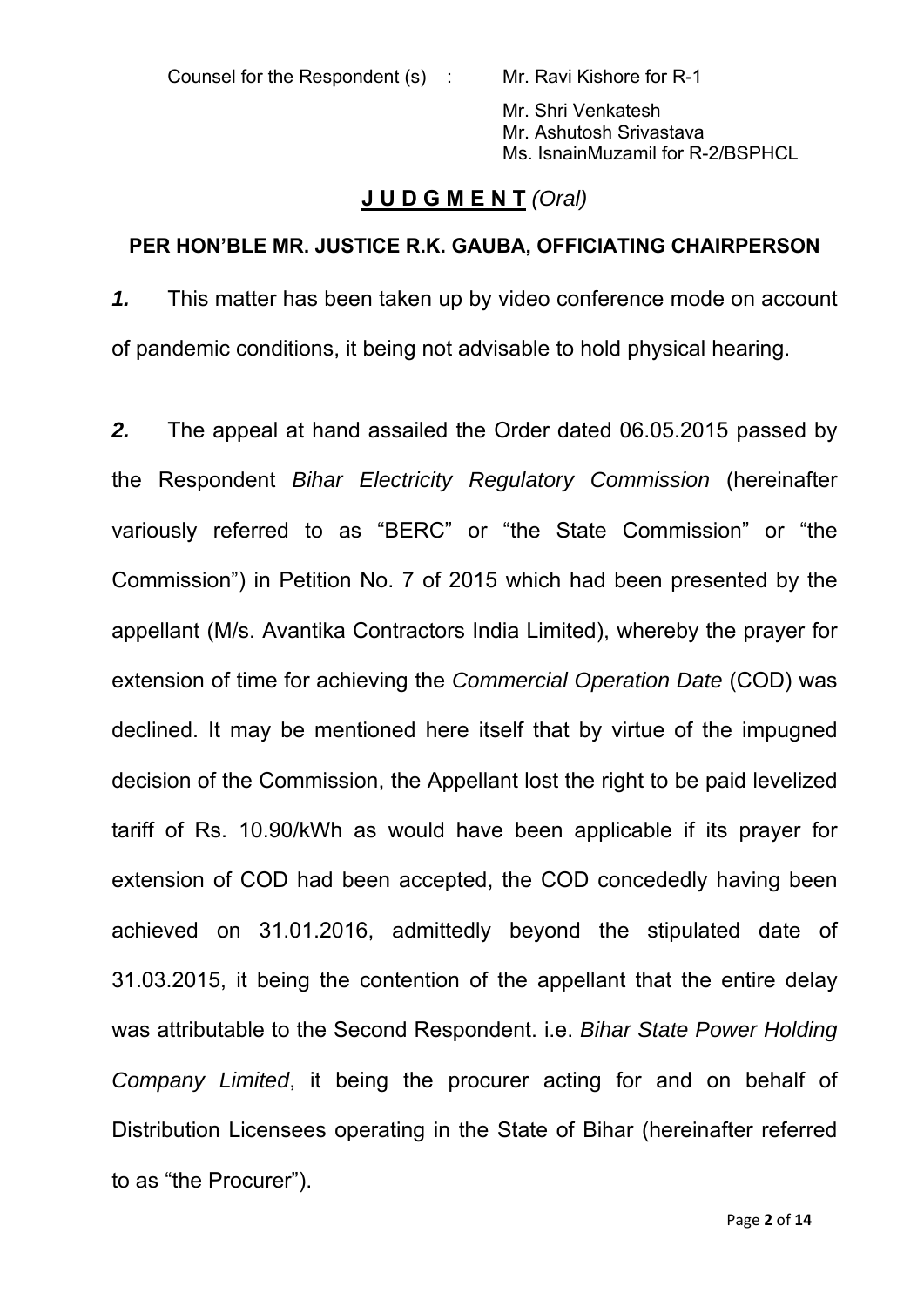*3.* The Solar Power Project developed by the Appellant is admittedly covered by State Policy on the subject of Solar Power and Rooftop Power Projects which had been promulgated on 24.06.2011. The appellant (Project Developer) and the second respondent (the Procurer) had entered upon a *Power Purchase Agreement* (PPA) on 01.03.2013. Some of the provisions of the State Policy, which were expressly referred to in the PPA, need to be taken note of. The same read as under:

# *"4.2 Grid interfacing and evacuation arrangement*

*4.2.1 The project developer shall necessarily offer to supply to Bihar State Electricity Board (BSEB)/ Distribution Licensee a minimum of 25% of power generated from the respective New and Renewable Energy project, except for captive projects, However, the acceptance of such offer for supply of power shall be at the sole discretion of BSEB/ Distribution Licensee.* 

*4.2.2 The sale of power from such generation project to the grid or using the greed for wheeling of power the third parties will require the project developer to design and construct the system at its own cost, such that interfacing with the State grid/BSES grid is done as per the latter's specifications & requirements/Indian Electricity Grid Code/Bihar Grid Code as applicable and amended from time to time.* 

*4.2.3 The capital cost of transmission system for evacuation of power to the nearest grid/ sub-station including all metering & protective instruments shall be borne by BSEB, which shall be reimbursed to BSEB by the State Government, provided that the project developer offer to supply BSFB/Distribution Licensee at least 50%, subject to a minimum of 2 MW of power generated from New and Renewable Energy projects. Else the entire project cost of transmission system for evacuation of power to the nearest grid/ sub-station including all metering & protective instruments shall be borne by the project developer."*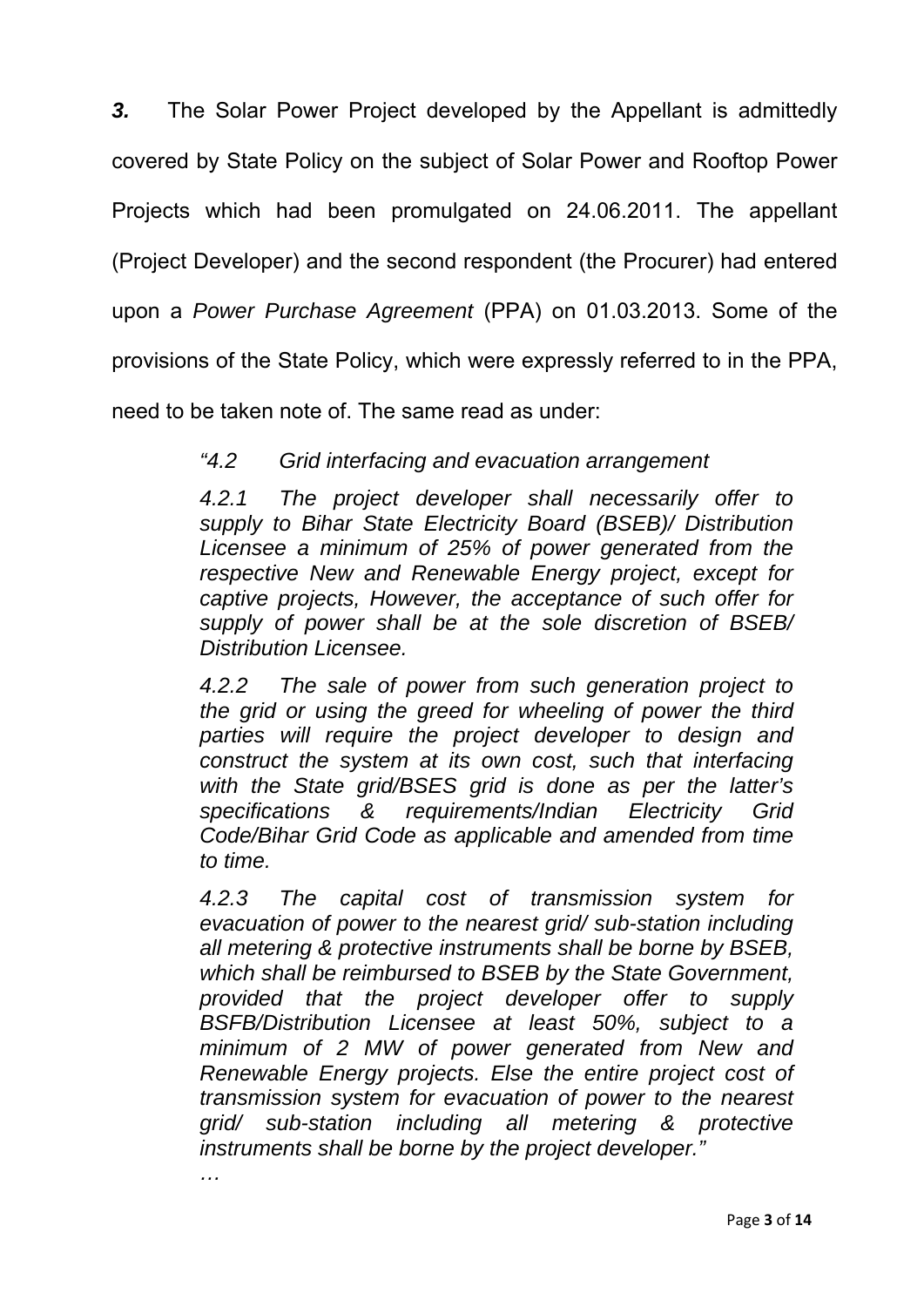*5.6 Loans as per guidelines and incentives or schemes of the Government of India and or Government of Bihar, India Renewable Energy Development Agency (IREDA) and Ministry of New and Renewable Energy Govt. of India (MNRE) will be offered/ available for proposal of power generation through New and Renewable Energy Sources.* 

*4.* Some of the crucial clauses of the PPA dated 01.03.2013 are as

under:

### *"1.1.0 Sale of Energy by Company:*

*BSP(H)CL shall purchase and accept all energy contracted as per para 1.1.2 of the PPA with the developer which is made available at the Delivery point of BSP(H)CL from the Company's facility, pursuant to the terms and conditions of this agreement. The purchase of power by BSP(H)CL/distribution Licensee(s) from Solar Generation Plant (Solar PV /Solar Thermal) established in the state of Bihar will be at the Generic Levellized tariff and other terms and conditions for Solar PV and Rooftop Solar PV and Solar Thermal project(s) determined by BERC vide order dated 29th May 2012 passed in Petition no. 12/2012 for the project which are commissioned during the Control period i.e. up to 31st March 2015 and for which PPA is signed up to 31.03.2013.* 

*…* 

*…* 

*Further, the provisions of the "Bihar Policy for Promotion of New and Renewable Energy Sources 2011" issued vide memo no. 2845 dated 24.06.2011 by the Energy Department, Govt. of Bihar or as amended time to time by Govt. of Bihar will prevail before and after signing of the PPA by BSP(H)CL with Project developer.* 

*1.1.3 Grid Interfacing and Evacuation Arrangements:* 

*(a) xxx* 

*(b) The Grid Interfacing and Evacuation Arrangement shall be done as per provision of Clause 4.2.2 & 4.2.3 of the "Bihar Policy for promotion of New and Renewable Energy Sources-2011" notified by Govt. of Bihar vide Resolution no. Pra 02/BREDA Apra Niti-11/08/2845 dated 24.06.2011 or amendment in the policy made by the State Government time to time shall also prevail for the project before and after signing of PPA.* 

*…*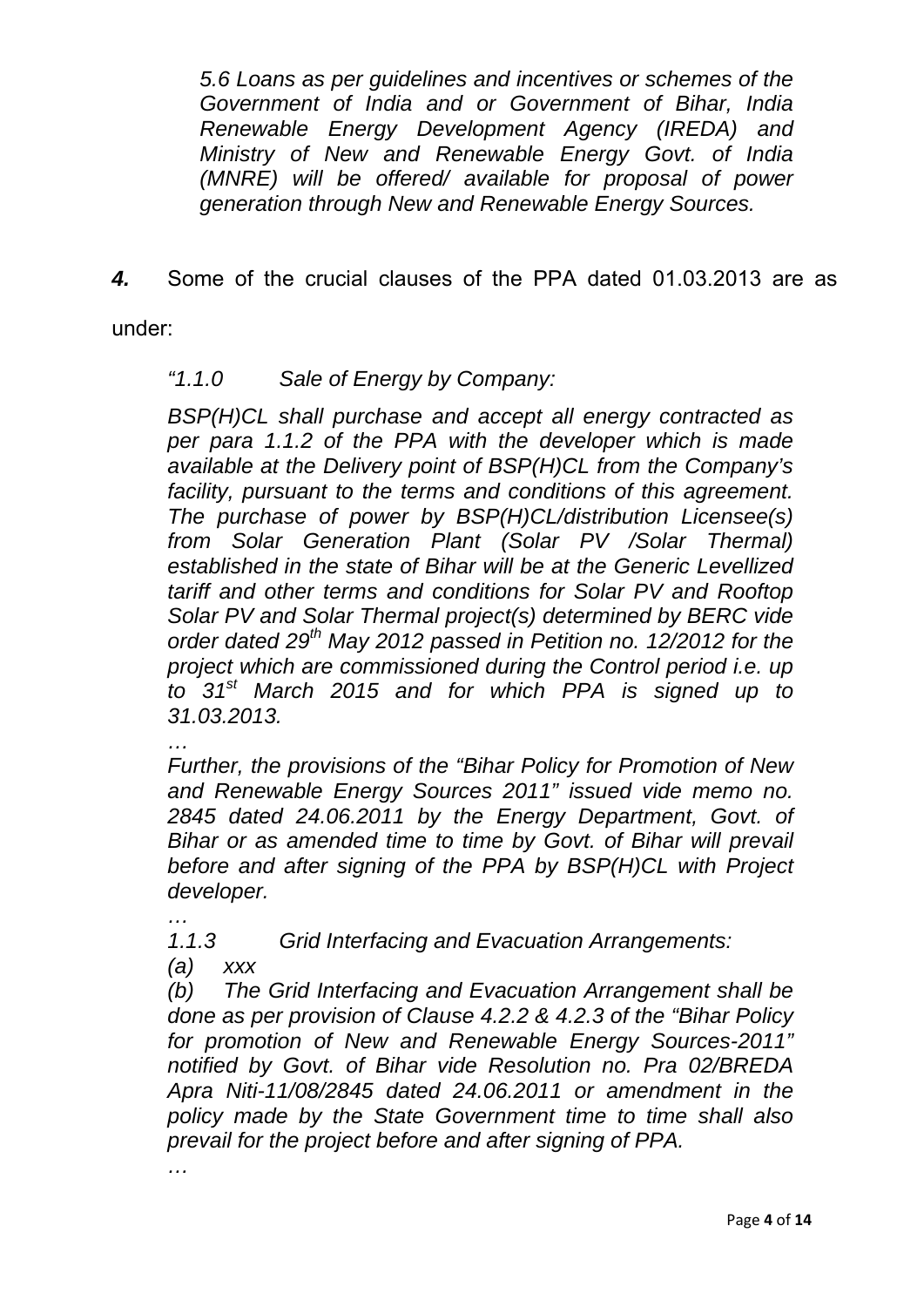*1.8.1 The project shall achieve the activity milestone within the time period as defined under Clause 4.4.1 "Bihar Policy for promotion of New and Renewable Energy Sources-2011" or as amended time to time. SIPB may extend the time schedule for commissioning and provide new time schedule for the project under provision of Clause 4.4.3 of the "Bihar Policy for promotion of New and Renewable Energy Sources-2011" or as amended time to time.* 

*… 5.3.0 …* 

*However, in case of supply of at least 50% power, subject to minimum 2 MW of power generated from solar generating plant (Solar PV/Thermal), the capital cost of the transmission system for evacuation of power to the nearest grid/substation including all metering & protective instruments at BSP(H)CL end shall be borne by BSP(H)CL.* 

 *… 26.0 APPROVALS:* 

*26.1 Wherever either BSP(H)CL or Company approvals are required in this agreement, it is understood that such approvals shall not be unreasonably withheld."*

*5.* The capacity for which the Power Project was developed by the appellant is stated to be 5MW, which in entirety is committed to be supplied to the second respondent by the PPA. In this view, there can be no dispute as to the fact that the capital cost for the evacuation infrastructure was to be borne by the State Government, which was to be reimbursed to the second respondent, there being no contractual obligation on the part of the appellant for any role to play in such regard. The State Policy had also assured, by clause 5.6, that arrangement of requisite funds from the concerned agencies including IREDA, MNRE, etc. would also be facilitated. This, when seen in the light of clause 26, does confirm the mutual understanding that the second respondent, the intended beneficiary, was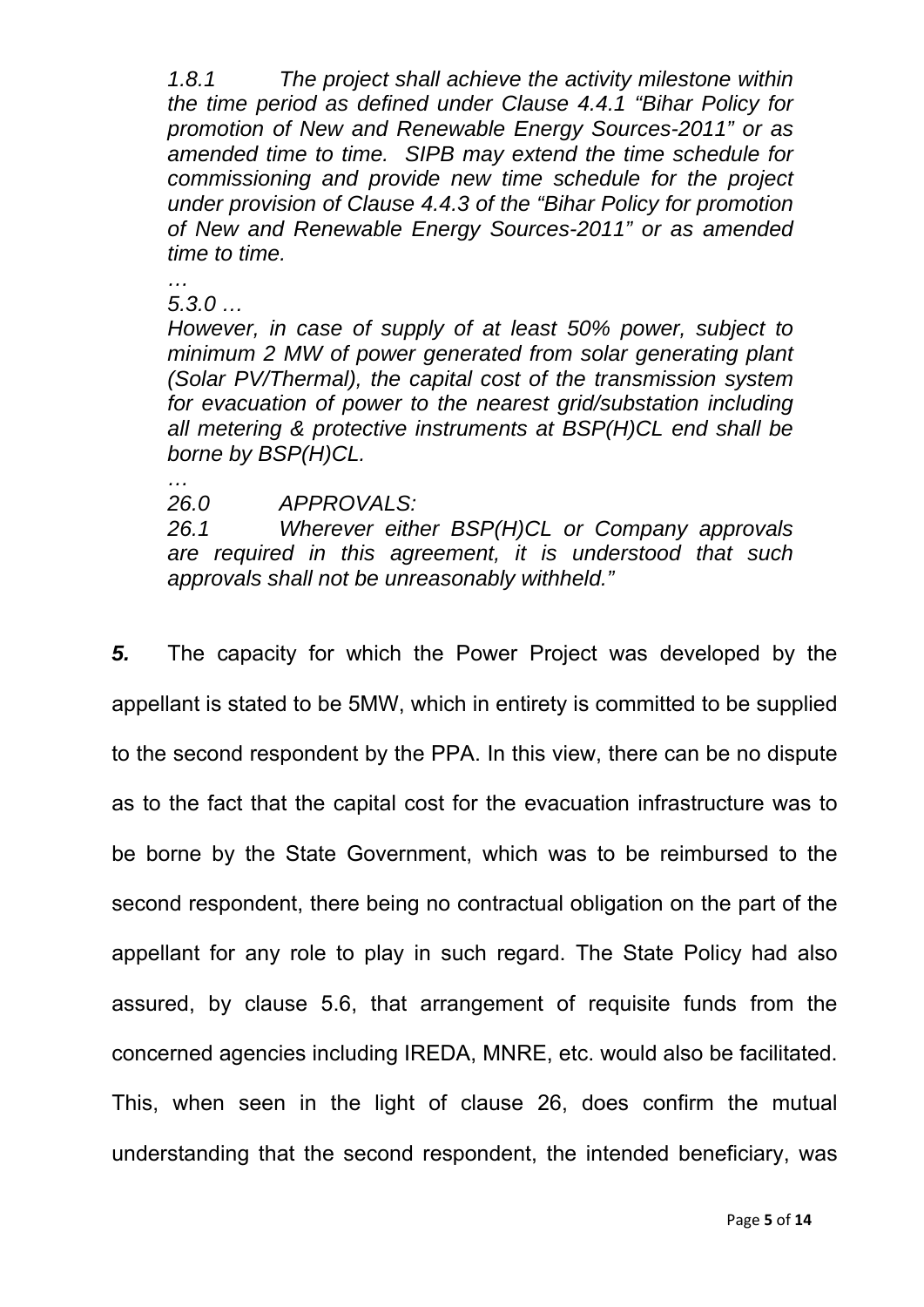under obligation to cooperate with the appellant in arranging the requisite funding.

*6.* It may be mentioned here itself that by virtue of the provisions of the State Policy and the PPA, the appellant was to be entitled to the aforementioned levelized tariff of Rs. 10.90/kWh provided it met the requirement of execution of PPA by 31.03.2013 and achieved COD by 31.03.2015.It is not in dispute that by virtue of subsequent Tariff Order dated 07.04.2015 for the control period FY 2015-16, the levelized tariff had come down to Rs. 7.69/kWh which was further reduced to Rs. 7.02/kWh by Tariff Order dated 29.02.2016 for control period FY 2016-17.

*7.* There were delays in the execution of the Project and attainment of the COD by 31.03.2015. It has been the case of the appellant that it had been granted extension by Department of Energy of the State Government and State Investment Promotion Board (SIPB) to the extent of three months and further that it was ready for commissioning by 30.06.2015. It explains the delay in achieving the COD by 31.01.2015 by attributing certain acts of commission or omission to the second respondent. It is in that context that it was constrained to approach the State Commission by Case no. 7 of 2015 in which the Impugned Order was passed, the prayer pressed being for grant of extension. The case was contested by the second respondent. Though a number of grounds were taken, for present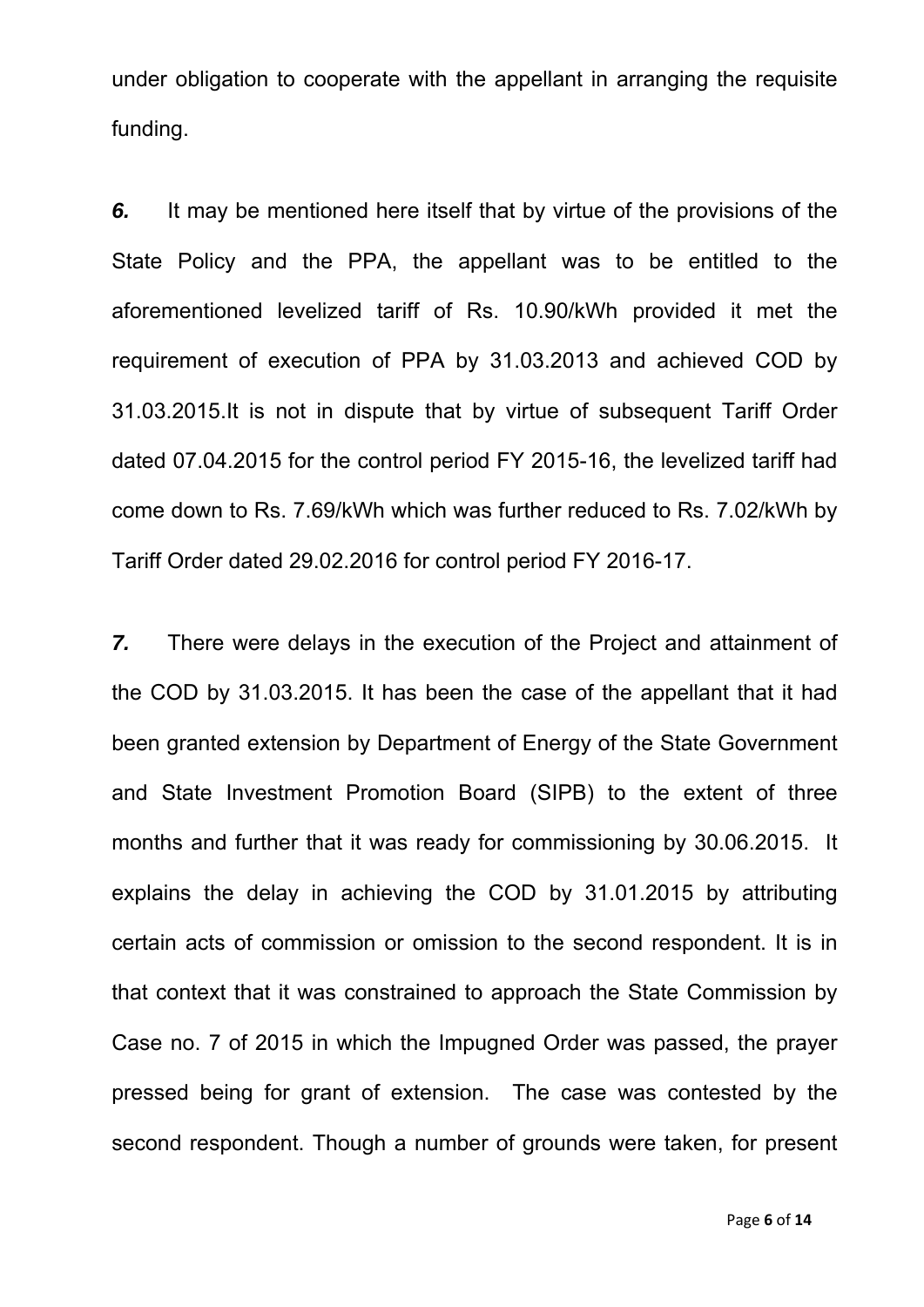purposes two of them stand out for our scrutiny and comment, which we note at this stage.

*8.* It has been the contention of the appellant that it had approached IREDA for grant of loan facility for funding the project. IREDA had insisted on certain arrangement for securing the repayment of the said loan, it having approached the second respondent, *inter alia*, by a letter dated 11.08.2014 seeking the undertaking to be given, in terms of which the procurer would be obliged to open a bank account wherein the payments due for supply of electricity received would be deposited so that the loan repayment was ensured. The undertaking was given by the second respondent in a leisurely manner by its letter dated 05.12.2014. This, in submission of the appellant, caused unreasonable delay in proper progress being made in development of the project.

*9.* The other ground which is agitated with force is lack of the effort on the part of the second respondent to create the evacuation infrastructure. It appears that though under the contractual arrangement, it was not the responsibility of the project developer to create the requisite evacuation facility, it was asked to undertake the said work as well by the second respondent. No doubt, under the State Policy, the funding was to come eventually from the Government but then it was the second respondent which had asked the appellant to do the necessary work on its behalf and. therefore, money had to flow for such purpose to the appellant from the

Page **7** of **14**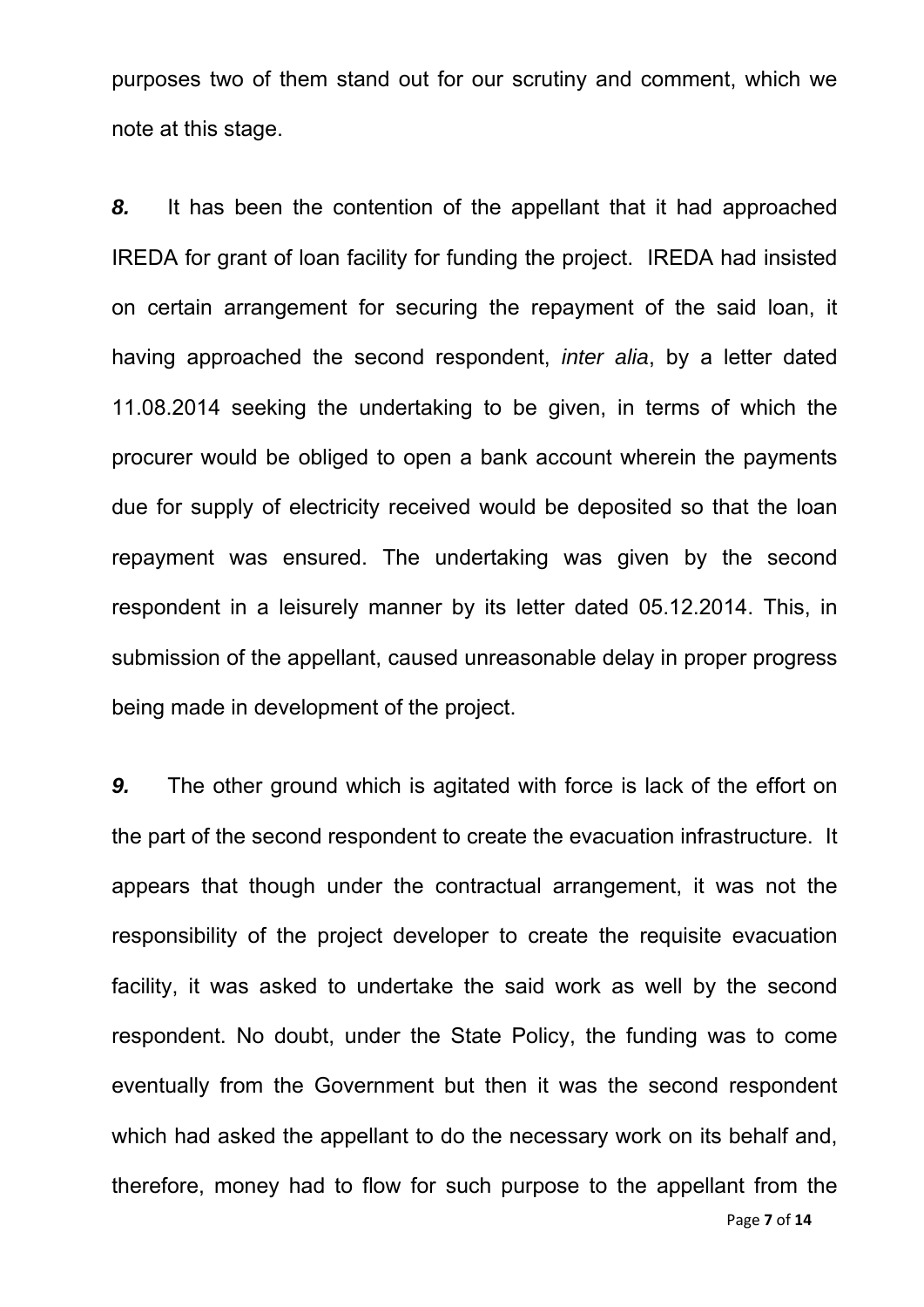second respondent, whether upfront or by way of reimbursement. It appears that reimbursement was the course chosen but before the appellant could incur such expenditure for and on behalf of the second respondent at whose instance it was undertaking the said additional work, it required appropriate approvals of the estimates given. On this subject, the appellant has shown from the record a number of letters exchanged beginning with letter dated 19.03.2014 and eventually culminating in letter dated 31.08.2015 whereby the second respondent granted the approval to the estimates for evacuation infrastructure to come up through the efforts of the appellant.

*10.* Even while the evacuation infrastructure was not in position, the petition of the appellant for extension of time had come up before the State Commission when it rendered the impugned decision of 06.05.2015. On the issue of lack of evacuation infrastructure and the difficulties in arranging funds for reasons of non-cooperation by the second respondent, this is what the State Commission observed:

*"4.2.3 The Commission has considered various reasons for delay submitted by the petitioner and views that:* 

*1. The issue of erection of transmission and evacuation arrangement and interpretation of clause 4.2.3 of Bihar Policy for Promotion of New & Renewable Energy Sources, 2011 is an exercise which could have been done simultaneously as a parallel activity along with the erection of the power plant at site. The exercise of seeking interpretation of clause 4.2.3 of the Bihar Policy, 2011 regarding funding of evacuation infrastructure did not prevent the petitioner in any way from erecting the Power Plant. Since the project is not*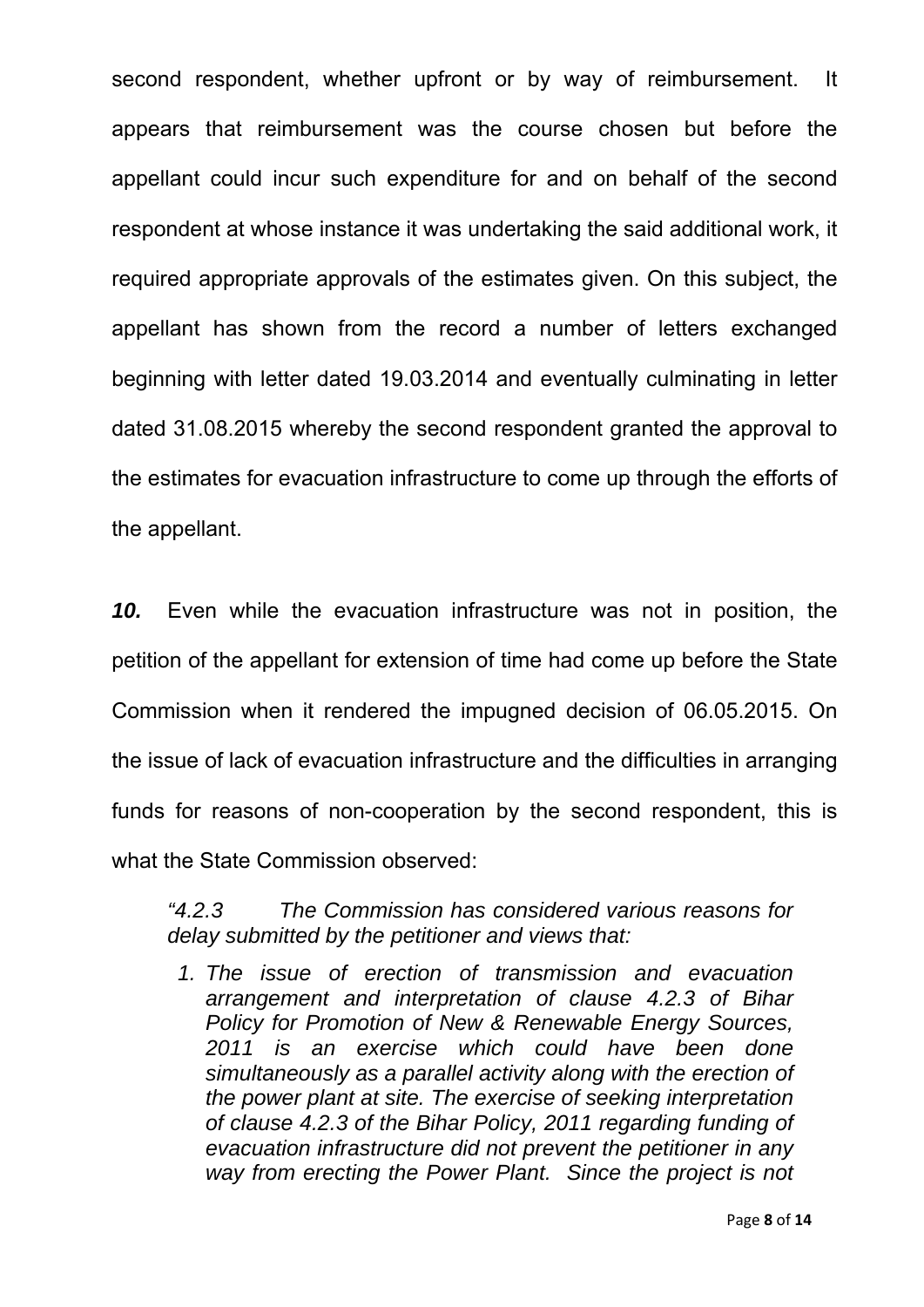*ready for evacuating power, in spite of delay in construction of evacuation system, petitioner cannot blame others for the delay in plant erection.* 

*2. Petitioner has also raised the issue of funding of the project. Mobilisation of necessary funds for the project is necessarily the responsibility of the project developer and not so much of the respondent BSPHCL. Still meeting of Bankers and Solar Power Developers was called by BSPHCL and they interacted with various financial institutions of finance the projects in Bihar. This reason cannot be said to be beyond the control of the petitioner.* 

*…"* 

*11.* The contentions of the appellant as to justification for delay having been thus rejected, the petition was disposed of by the following observations:

> *"10. Extension of control period for the project of the petitioner at a levellised tariff of Rs. 10.90/kwh will amount to giving undue benefit to the petitioner and to abuse of the process of the Commission. Therefore, the Commission does not find any justification for extending the control period for the project of the petitioner."*

*12.* We find the approach of the State Commission wholly unfair. It has not examined the extensive material on record which indicated that the second respondent (the procurer for the state licensees) had failed to live up to its obligations under the contract to create the requisite infrastructure for evacuation of the power that was expected to be generated by the Solar Power Project of the appellant in time. In fact, it dragged its feet for reasons which have not been explained, even at a time when the estimates were being drawn up. Obviously, the appellant could not have been expected to incur on such infrastructure without such approvals because it was doing it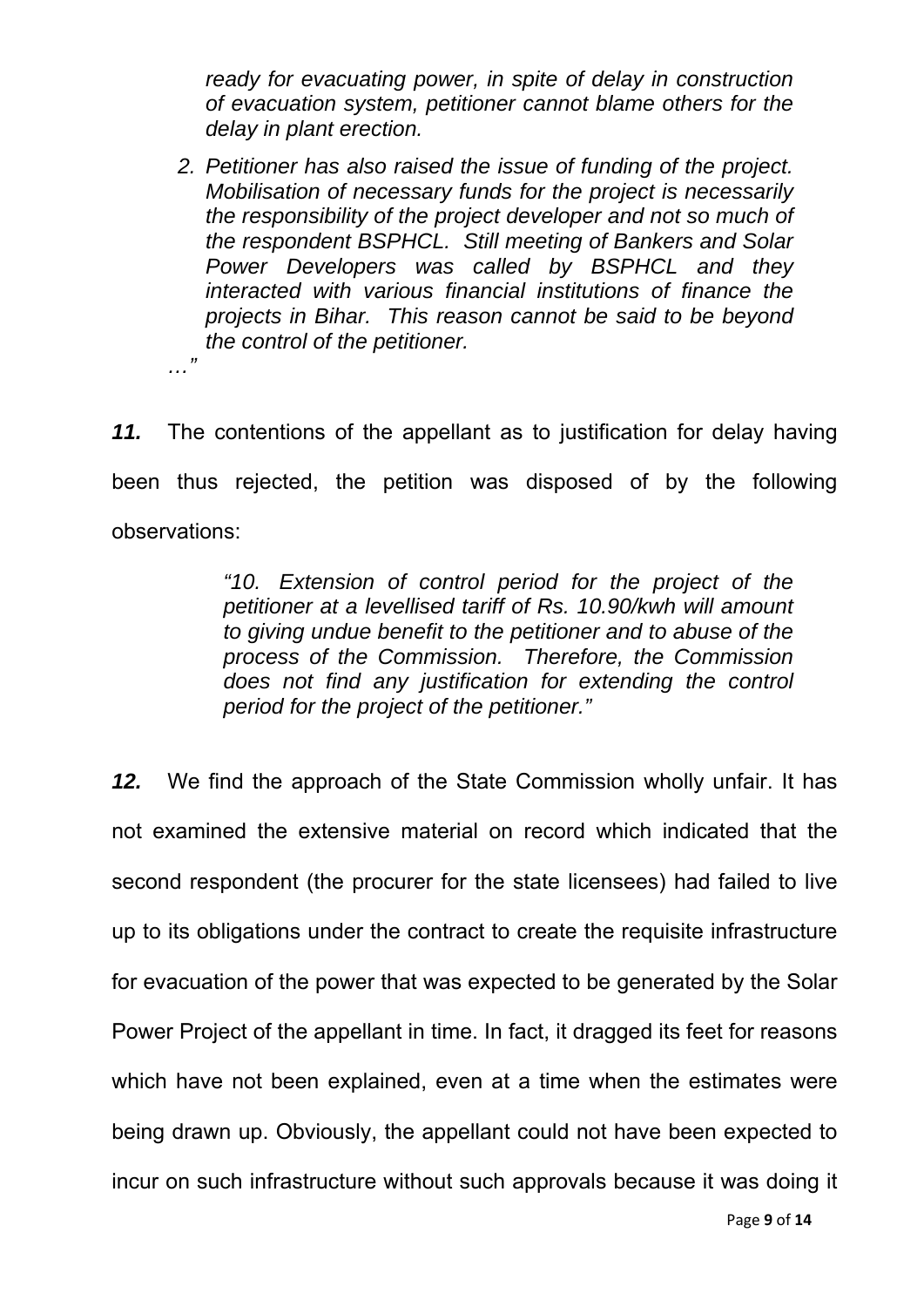for and on behalf of the procurer from whom the requisite corresponding reimbursement would come. Any expenditure incurred on its own initiative would have put its funding to undue risk. The second respondent has not been able to explain the delay even in cooperating with the appellant in procuring its own funding from the State Agency (IREDA) for the development of the power project itself. In a contractual arrangement of this kind, wherein time was of essence, prompt responses to such requests were expected. We find the explanation offered that the second respondent was a government agency and had to internally examine each proposal at various levels which was a time-consuming exercise to be a specious explanation which must be rejected.

*13.* The Commission having failed to subject the prayer for extension of time to proper scrutiny, side-stepping the need for the scrutiny of the conduct of the second respondent as was necessary, has acted even more unfairly during the pendency of this appeal. We must revert to this aspect at this stage.

Page **10** of **14** *14.* We recall that, by the impugned order dated 06.05.2015, the prayer for extension of COD had been rejected. The Commission had vaguely observed that the tariff would be applied as was in force for the corresponding control period in which the COD was achieved. In the result, the COD having been achieved subsequently on 31.01.2016, by virtue of the Impugned Order the appellant was entitled to the levelized tariff of Rs.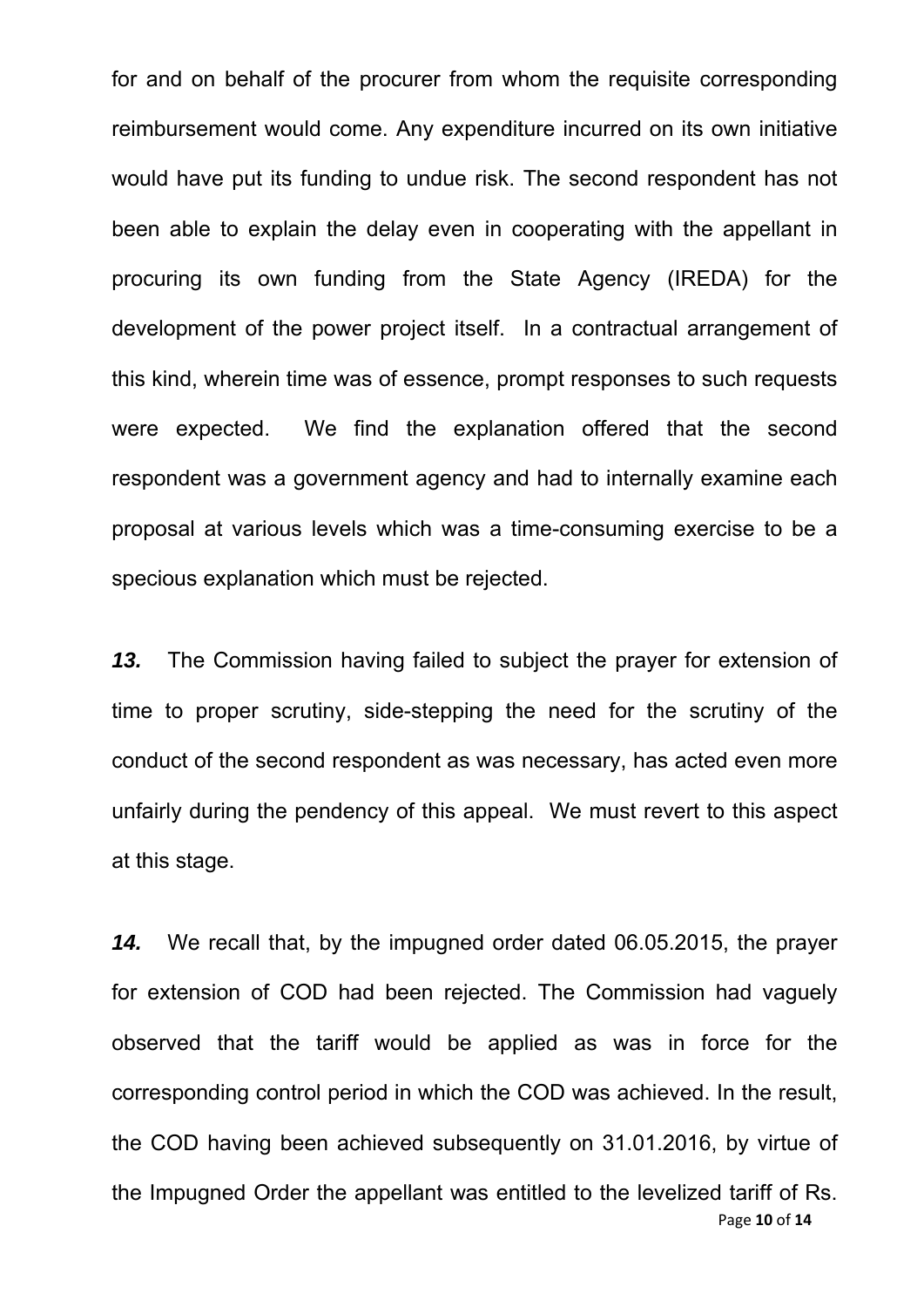7.69 /kWh for the control period that immediately followed (i.e. FY 2015- 16). Yet, the second respondent having called upon the appellant to execute the amended PPA by its letter dated 24.05.2016 started hedging on the rate of tariff payable under the amended PPA it taking the position that the further reduced tariff of Rs.7.02 /kWh which had been brought in force by subsequent order dated 29.02.2016 for FY 2016-17 would apply. This position taken by the second respondent was wholly improper and this led to further delay in the execution of the amended PPA. The COD had been achieved on 30.01.2016 where after the supply of electricity had commenced. For almost nine months no payment was made to the appellant because the amended PPA had not been signed, the appellant having responded by its letter dated 13.06.2016 showing inclination to sign the amended PPA so as to receive the tariff at Rs. 7.69/kWh without prejudice to its rights and contentions under the present appeal which by then had already been preferred. The issue remained unresolved till, on the subsequent petition of the appellant, the State Commission mercifully granted an order on 07.09.2016 holding that the tariff of Rs. 7.69 /kWh determined for FY 2015-16 would apply to the present case. The amended PPA thus was signed on 28.09.2016 regulating the business of sale and purchase of electricity under the contract between the parties.

*15.* Had the subsequent controversy rested at that stage, we would have appreciated the role of the State Commission in defusing the situation by its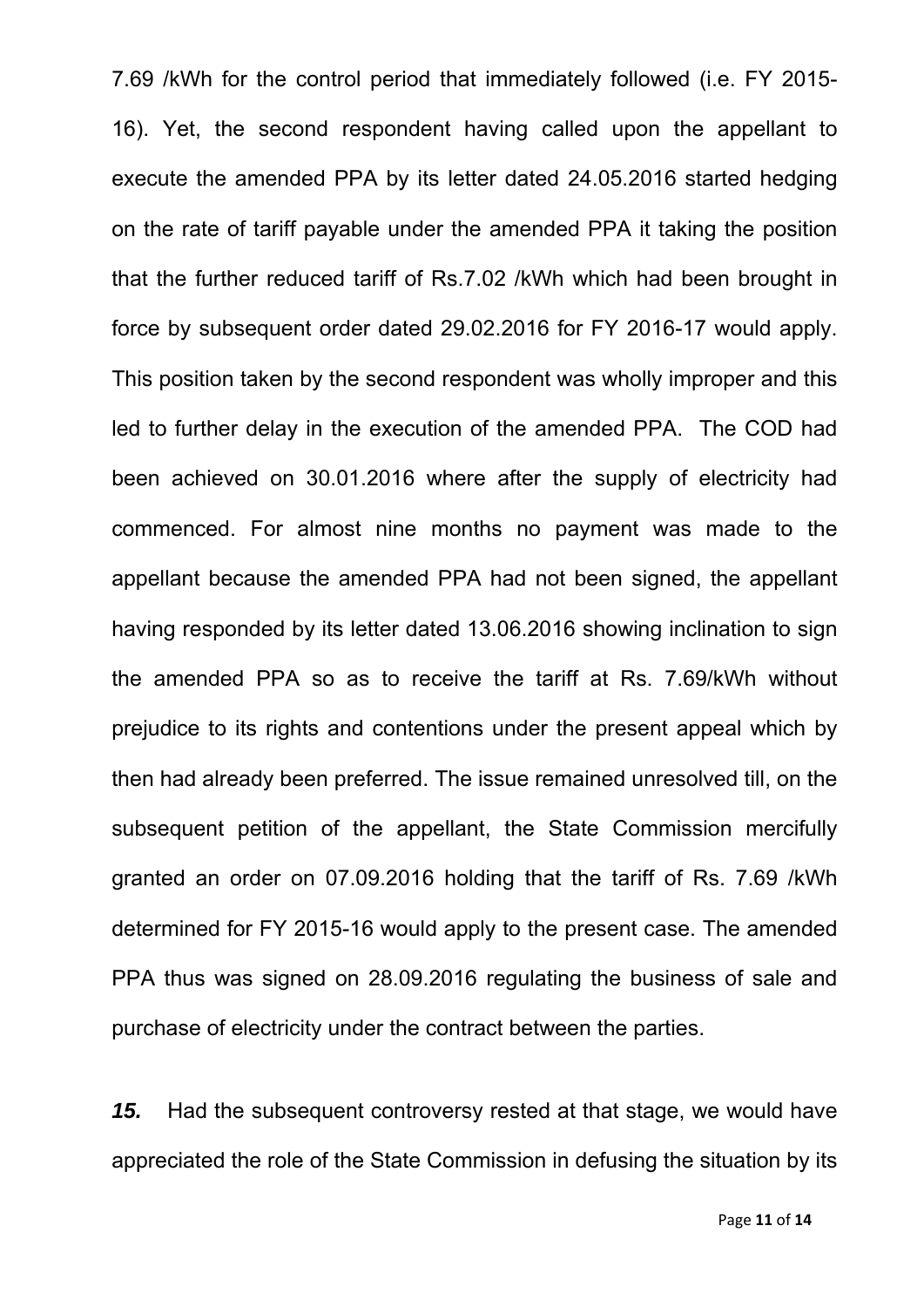order dated 07.09.2016. But, to our shock, the State Commission has tried to use the said order dated 07.09.2016 by arguing, and pleading before us through additional affidavit filed in 2018 bringing on record the fact of subsequent order as a new fact which had come to its knowledge around that period, that since the appellant had voluntarily accepted the lower tariff of Rs. 7.69 /kWh, the present appeal cannot survive. This kind of position taken by State Commission is wholly unacceptable. The State Commission, as the sector regulator, ought to have remembered that the appellant had accepted the reduced tariff of Rs. 7.69 /kWh expressly reserving its right and contentions under the appeal by its reply dated 13.06.2016 to the second respondent which, we assume would have been part of the material that was before the State Commission when it rendered the decision on the said issue by its Order dated 07.09.2016. We disapprove of such unfair and partisan approach of the Statutory Commission hoping that it would not indulge in such conduct in future.

*16.* To recapitulate, we note that the appellant has demonstrated by sufficient material on record that it was unable to achieve COD on 31.03.2015 on account of roadblocks created by the second respondent. There is no explanation worth the name for lack of cooperation in arrangement of the funds for the purposes of the solar power project developed by the appellant. Further, there is no explanation as to why the second respondent having asked the appellant to cooperate by creating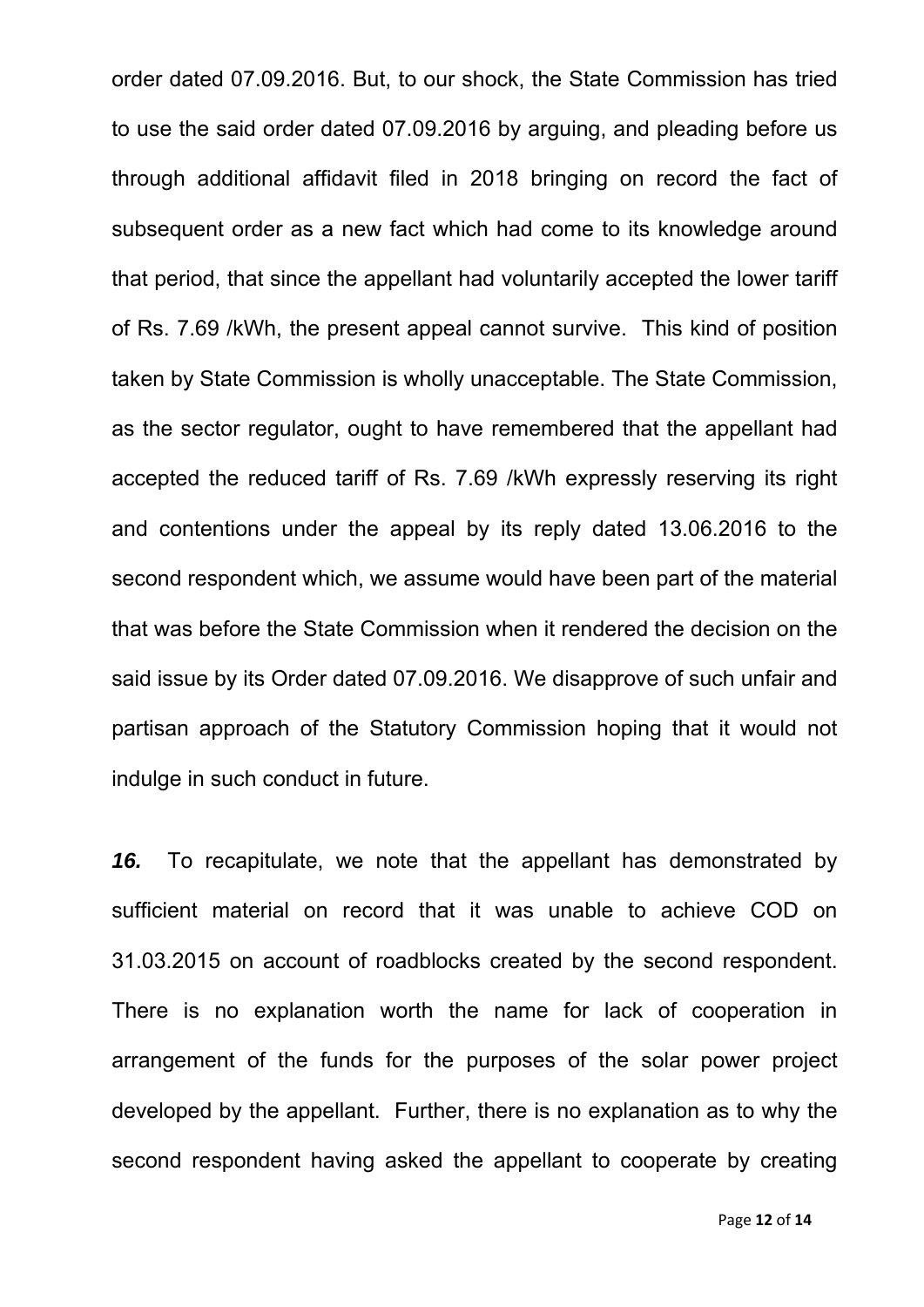evacuation infrastructure on its behalf failed to give the necessary approvals despite it being pursued and persuaded by the appellant over a prolonged period. It has to be remembered that COD could not have been achieved without evacuation infrastructure being also correspondingly in position. In these circumstances, the rejection through the impugned order of the above two grounds pressed by the appellant was uncalled for and improper.

*17.* Thus, we find merit in the appeal. The impugned order is set aside. The extension of time for attainment of COD till 31.01.2016 is hereby granted. That is the date on which the COD was achieved and therefore, it shall be deemed that the project had been developed and COD achieved within the four corners of the PPA that was executed on 01.03.2013. In the result, the appellant would be entitled to the levelized tariff of Rs.10.90/kWh which was the tariff applicable for the corresponding period.

*18.* Needless to add the second respondent will be obliged to pay the differential. Of course, the appellant will also be entitled to the carrying cost as a consequence to the change of the tariff in terms of this decision. For such purposes, the appellant will be entitled to raise a proper invoice which shall be honored by the second respondent subject, however, to the remedy of the appeal against this judgment.